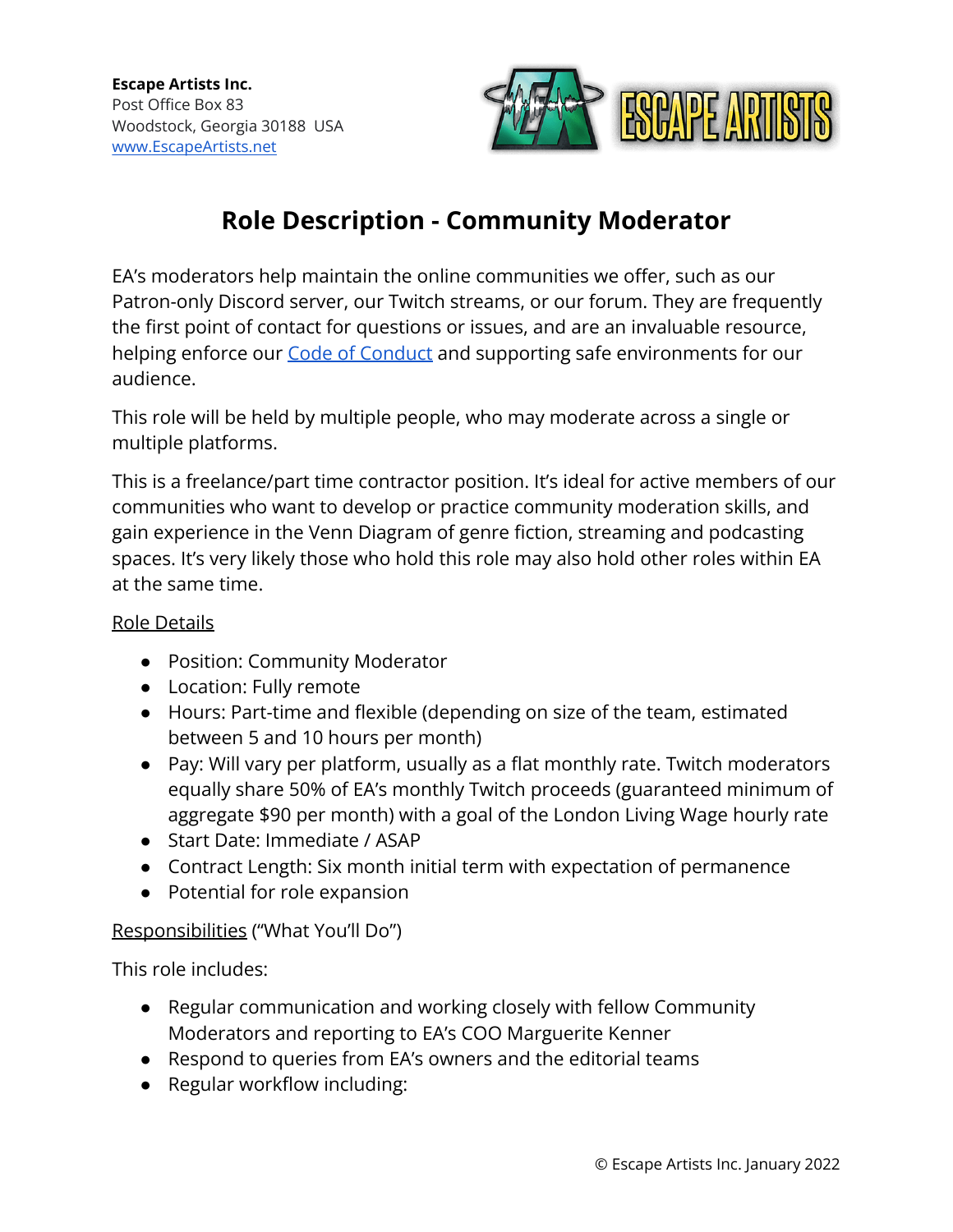

- Coordinating schedules with moderation team
- Attending regularly scheduled EA streams
- Greeting the community
- Moderating stream chats and enforcing EA's Code of [Conduct](https://escapeartists.net/code-of-conduct/)
- Logging any persistent issues
- Offering feedback on ways to improve
- Any other tasks or services agreed upon in connection with this role

Other responsibilities including:

- Safeguarding confidential information and personal data
- Abiding by the EA [Code of Conduct](https://escapeartists.net/code-of-conduct/) and the Terms of [Use and Privacy Policy](https://escapeartists.net/about-ea/legal/)
- Any other tasks or services agreed in connection with this role
- Maintaining a baseline working knowledge of our industry
- Possible attendance of industry events (depending on location and interest)
- We encourage you to interact with our fan community via our forum, Patron-only Discord server and social media outlets

#### Requirements ("What You Bring")

We are looking for someone who:

- Is a positive and enthusiastic member of our streaming community
- Demonstrates respect and a welcoming attitude
- Is comfortable facilitating conversations and engaging with streamers
- Willingness to learn, use and improve stream moderation tools
- Is capable of multitasking during streams
- Is capable with document and spreadsheet software (Microsoft Office or GSuite)
- Can be regularly contactable both in and out of normal streaming hours (within reason)

# Helpful skills and qualifications ("Nice to Have")

- Relevant and demonstrable knowledge and experience working in a moderation or community management role (but this is not essential!)
- Familiarity with donation platforms including PayPal, Patreon and Ko-fi
- Familiarity with social media platforms including Discord and Twitter